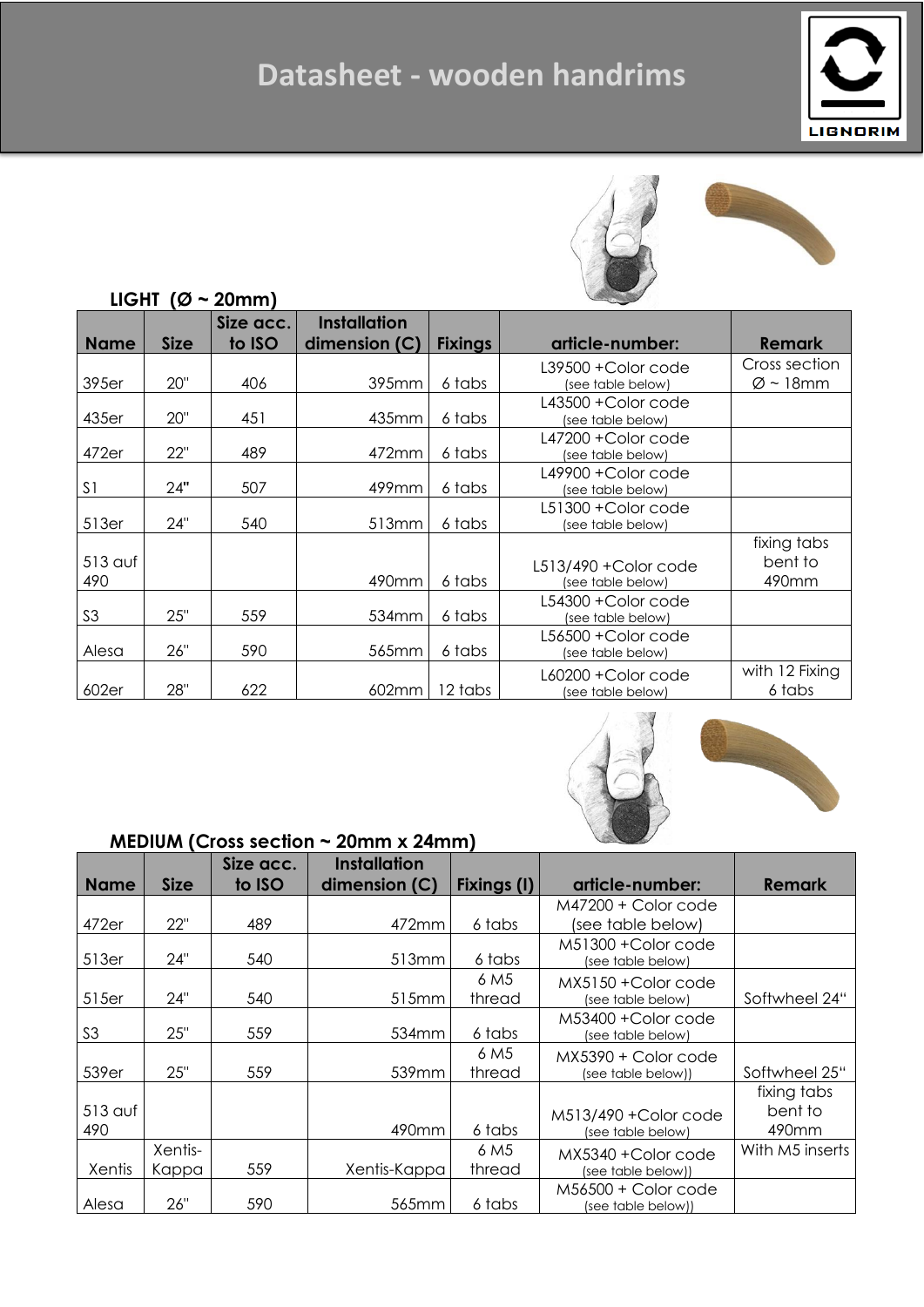### **Datasheet - wooden handrims**





### **BIG (Cross section ~ 20mm x 30mm)**

|                |             | Size acc. | <b>Installation</b> |             |                                            |               |
|----------------|-------------|-----------|---------------------|-------------|--------------------------------------------|---------------|
| <b>Name</b>    | <b>Size</b> | to ISO    | dimension (C)       | Fixings (I) | article-number:                            | <b>Remark</b> |
| 472er          | 22"         | 489       | 472mm               | 6 tabs      | B47200 + Color code<br>(see table below)   |               |
| 515er          | 24"         | 540       | 515mm               | 6 M5 thread | $BX5150 + Color code$<br>(see table below) | Softwheel 24" |
| S <sub>2</sub> | 24"         | 540       | 516mm               | 6 tabs      | B51600 + Color code<br>(see table below)   |               |
| 539er          | 25"         | 559       | 539mm               | 6 M5 thread | BX5390 + Color code<br>(see table below)   | Softwheel 25" |
| S <sub>3</sub> | 25"         | 559       | 534 <sub>mm</sub>   | 6 tabs      | B53400 + Color code<br>(see table below)   |               |
| Alesa          | 26"         | 590       | 565mm               | 6 tabs      | B56500 + Color code<br>(see table below)   |               |



### **PRIME (Cross section ~ 25mm x 30mm)**

|                |             | Size acc. | <b>Installation</b> |             |                                          |               |
|----------------|-------------|-----------|---------------------|-------------|------------------------------------------|---------------|
| <b>Name</b>    | <b>Size</b> | to ISO    | dimension (C)       | Fixings (I) | article-number:                          | <b>Remark</b> |
| 472er          | 22"         | 489       | 472mm               | 6 tabs      | P47200 + Color code<br>(see table below) |               |
| 515er          | 24"         | 540       | 515mm               | 6 M5 thread | PX5150 + Color code<br>(see table below) | Softwheel 24" |
| S <sub>2</sub> | 24"         | 540       | 516mm               | 6 tabs      | P51600 + Color code<br>(see table below) |               |
| 539er          | 25"         | 559       | 539mm               | 6 M5 thread | PX5390 + Color code<br>(see table below) | Softwheel 25" |
| S <sub>3</sub> | 25"         | 559       | 534mm               | 6 tabs      | P53400 + Color code<br>(see table below) |               |
| Alesa          | 26"         | 590       | 565mm               | 6 tabs      | P56500 + Color code<br>(see table below) |               |

**Legend description:**

**Size:** Size: Size of the rim in inches. Size acc. to ISO: Size indication of the rim according to ETRTO. **Installation dimension:** Inner diameter of the rim. **Article no. + color code:** The color code has to be added to the article number. (see Colours)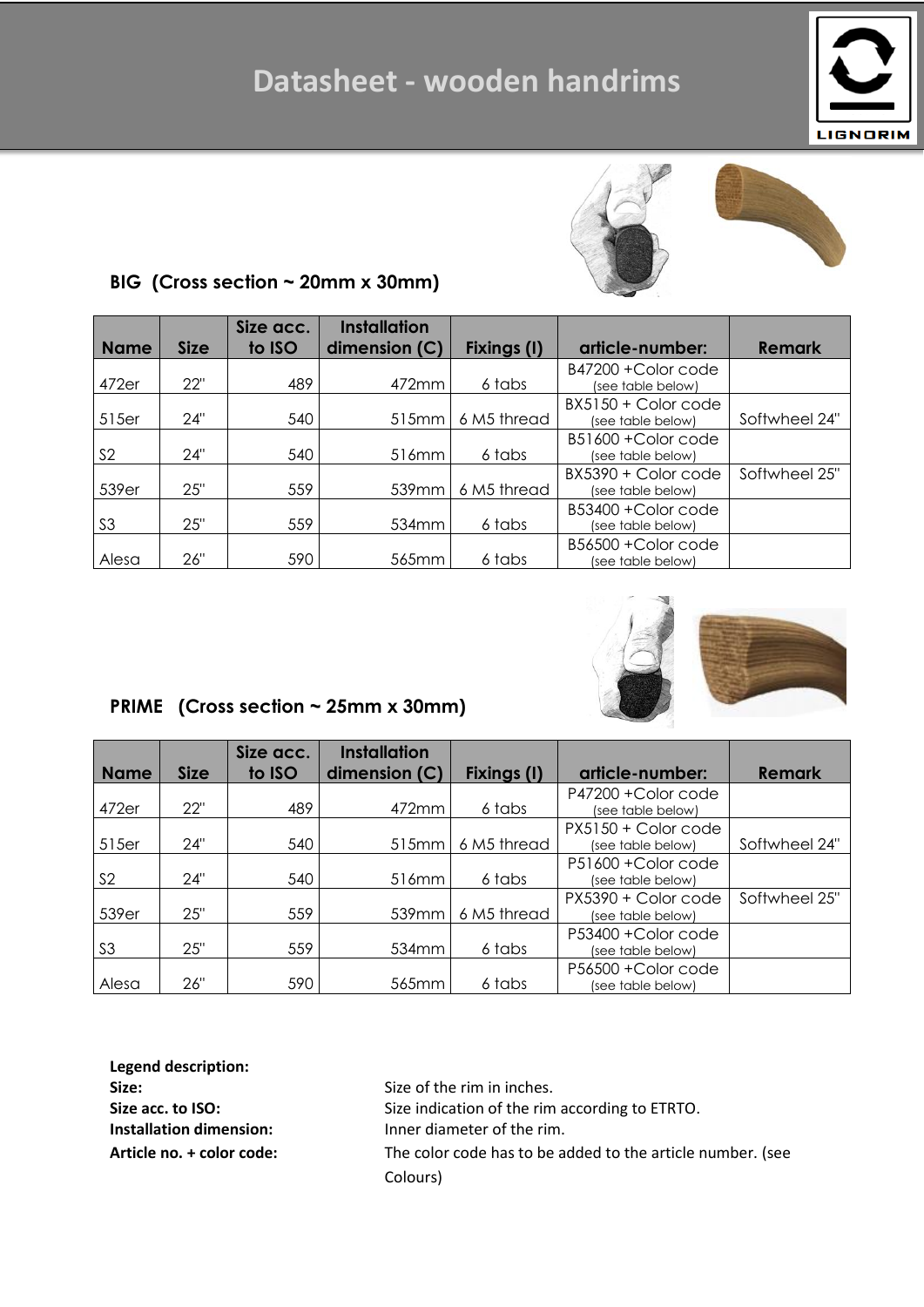



| General                                                                                                               |                             |                             |  |  |  |
|-----------------------------------------------------------------------------------------------------------------------|-----------------------------|-----------------------------|--|--|--|
|                                                                                                                       |                             | LIGHT: $\varnothing$ ~ 20mm |  |  |  |
|                                                                                                                       |                             | $MEDIUM: ~ 20 \times 24$ mm |  |  |  |
|                                                                                                                       |                             | $BIG:~20 \times 30$ mm      |  |  |  |
| A                                                                                                                     | Push rims $\varnothing$     | PRIME : ~ 25x 30 mm         |  |  |  |
|                                                                                                                       | Installation dimension      |                             |  |  |  |
|                                                                                                                       | of the tab outside /        |                             |  |  |  |
| C                                                                                                                     | outside                     | see table                   |  |  |  |
|                                                                                                                       | Outside hand ring /         |                             |  |  |  |
| D                                                                                                                     | center hole narrow          | 41mm                        |  |  |  |
|                                                                                                                       | Outside hand ring /         |                             |  |  |  |
| E                                                                                                                     | center hole wide            | 51mm                        |  |  |  |
|                                                                                                                       | Outside grip ring /         |                             |  |  |  |
|                                                                                                                       | center hole in the          |                             |  |  |  |
| E1                                                                                                                    | middle                      | 46mm                        |  |  |  |
|                                                                                                                       | Distance between            |                             |  |  |  |
| F                                                                                                                     | holes                       | 5 mm                        |  |  |  |
|                                                                                                                       | Drilling Ø                  | $5,2 \text{ mm}$            |  |  |  |
| G                                                                                                                     | Tab width                   | 15                          |  |  |  |
| H                                                                                                                     | Tab thickness               | 2,5                         |  |  |  |
| I                                                                                                                     | Number of tabs<br>see table |                             |  |  |  |
| Each aluminum fixing tabs have 3 holes ( $\varnothing$ 5.2 mm)<br>which allows the distance to the rim to be adjusted |                             |                             |  |  |  |